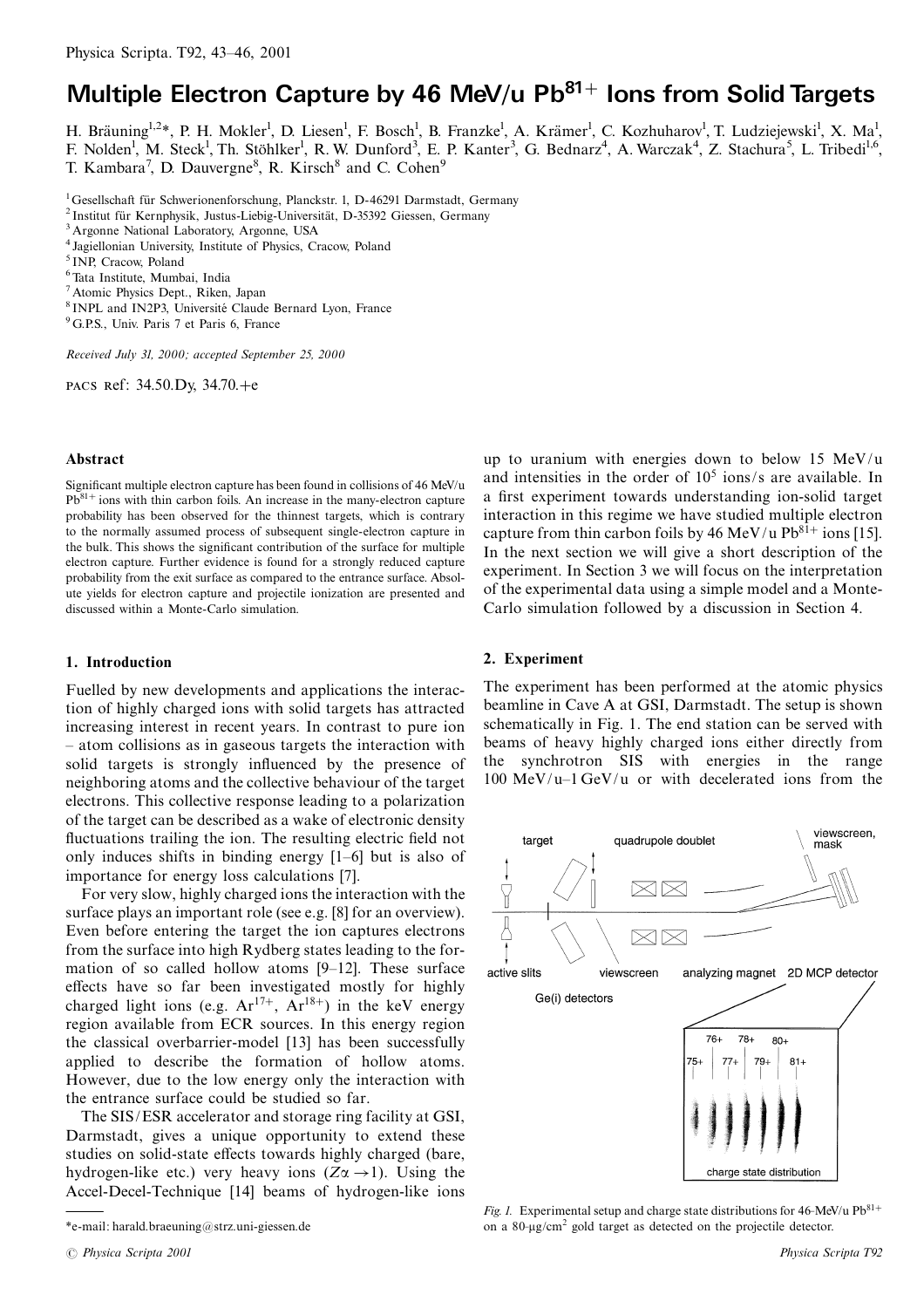ESR storage ring with energies down to below 15 MeV/u. A permanently installed charge state spectrometer behind the target region consisting of two quadrupoles and a 10 Tm dipole magnet allows the measurement of final charge state distributions at energies up to 560 MeV/u. A position sensitive micro channel plate (MCP) detector with fast delay line readout [16] located 2.5 m behind the magnet detects up to 8 charge states simultaneously. With a dispersion of  $8.35 \text{ mm}/\%$  a separation of about 10 mm is achieved for  $Pb^{82+}$  and  $Pb^{81+}$ . While in principle the MCP detector can handle overall count rates in the order of MHz, the strong localization of the charge states leads to local efficiency losses if the rate per charge state exceeds about 10 kHz.

For the experiment, bare 250 MeV/u lead ions delivered by the SIS were injected into the ESR. After decelaration and cooling they were extracted via charge exchange towards Cave A. This extraction via radiative electron capture does preserve the high quality of the cooled beam. The beam size at the target was measured on a viewscreen to be about  $7 \times 4$  mm and thus significantly smaller than the 20 mm free diameter of the self supporting targets. Furthermore, using an empty target frame no perceptible background contribution to the charge state distribution could be found.

# 3. Experimental results and simulation

# 3.1. Projectile ionization

Figure 2 shows our measured absolute cross sections for the projectile K-ionization of  $Pb^{81+}$  at 46 MeV/u and



Fig. 2. Measured projectile K-ionization cross sections in comparison with PWBA calculations (solid line):  $Pb^{81+}$  our data (solid squares),  $Au^{78+}$  Stöhlker *et al.* [17] (solid triangles) and  $Au^{78+}$  Claytor *et al.* [18] (open triangles).

185 MeV/u in comparison with data on  $Au^{78+}$  from Stöhlker et al. [17] and Claytor et al. [18] as well as PWBA calculations [19]. Besides the good agreement with the PWBA calculation we also find good agreement with SCA calculations using the program IONHYD by Trautmann et al. [20,21]. Furthermore for the carbon targets used with thicknesses between 11  $\mu$ g/cm<sup>2</sup> and 46  $\mu$ g/cm<sup>2</sup> no dependence of the cross section on the target thickness has been found. This demonstrates the quality of the targets and the single collision conditions.

## 3.2. Electron capture

Electron capture yields as a function of target thickness for 46 MeV/u  $Pb^{81+}$  on carbon are shown in Fig. 3. For single electron capture a total cross section of  $\sigma_{1-cap} = 13.3 \pm$ 0.7 kbarn is obtained. As with the projectile ionization no significant dependence of the cross section on the target thickness ist found, showing clearly, that we are in the single collision regime and that re-ionization of electrons captured in the bulk is neglegible. In contrast to single electron capture, where the yield increases with target thickness, multiple electron capture intially shows a strong decrease with target thickness before reaching saturation or increasing again for thick targets. As has been detailed in [15] this is contradictory to the behaviour expected on the assumption of subsequent single electron capture in the bulk, which would result in a monotonous increase with target thickness.

### 3.3. Monte-Carlo simulation

The observed behaviour of the multiple electron capture yield can be readily explained if the ion can capture several electrons from the surface into high Rydberg states, despite its high velocity of about 41.5 au. These electrons are then re-ionized in the bulk with a very high probability leading to the observed decrease in yield with target thickness (see Fig. 4). As a competing process inside the bulk multiple electrons can be captured by subsequent single capture. This



Fig. 3. Measured data (closed symbols with dashed lines) in comparison with a Monte-Carlo simulation (solid line). The fluctuations in the Monte-Carlo calculation indicate the statistical error of the simulation.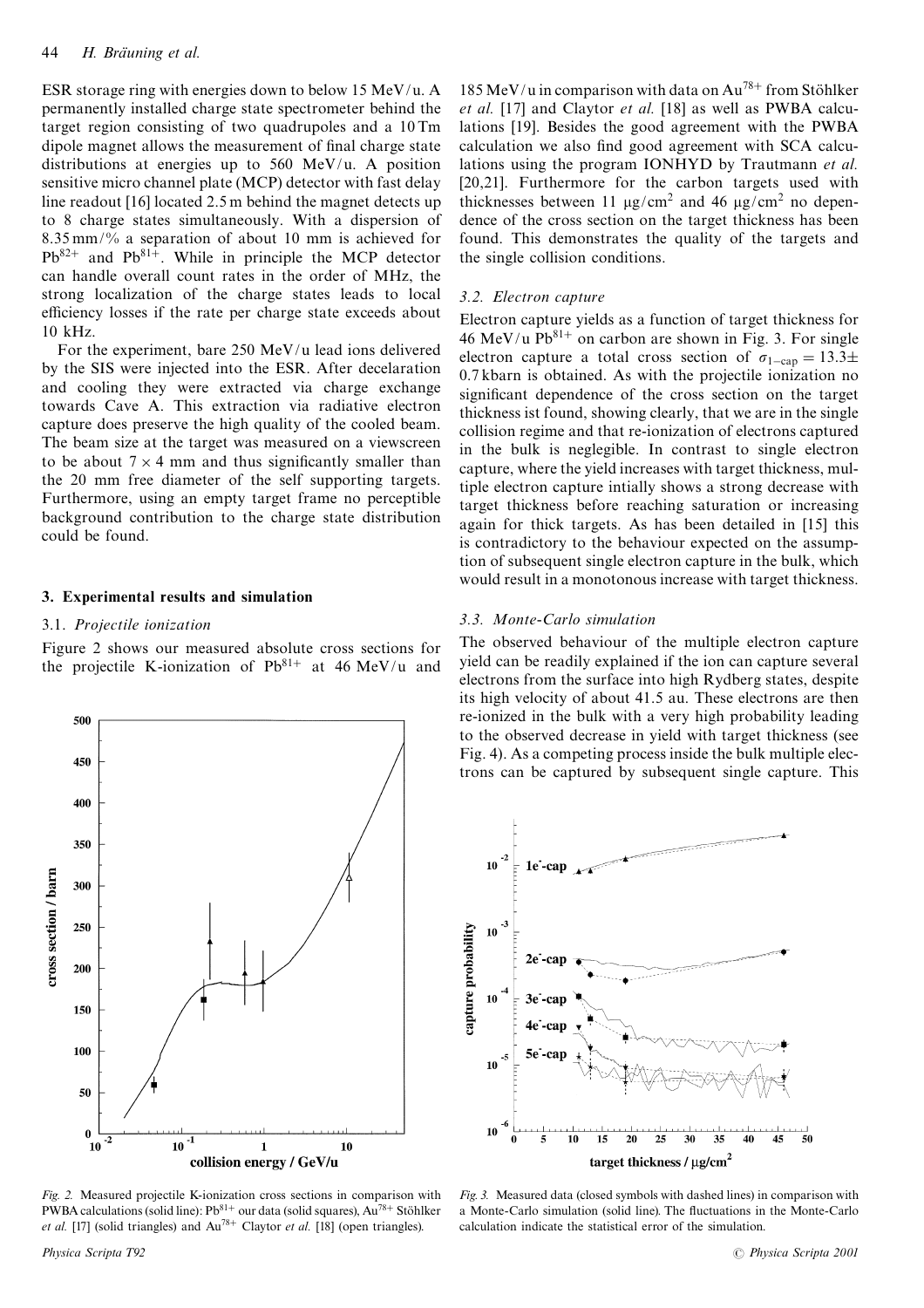

Fig. 4. Development of ion charge states inside the target for: electrons captured from the entrance surface (thin solid line), subsequent single capture in the bulk (dashed line), electrons captured from the exit surface (dotted line) and total charge state (thick solid line).

yield increases with target thickness and will dominate the observed final ion charge state for thick targets, where all electrons captured from the surface into high Rydberg states are already completely re-ionized. This is indicated by the observed increase in yield for double capture at the thickest target (see Fig. 3). The very small re-ionization probability for single electron capture shows, that these electrons are captured into tighter bound states than the ones captured from the surface.

Electrons captured from the exit surface finally result in a thickness independent addition to the total capture vield. thus giving a minimum yield. If the capture probabilities from entrance and exit surfaces are equal, this minimal yield is exactly half of the total yield for zero target thickness. As the observed minimum in the target thickness dependence also includes contributions from capture in the bulk and surviving electrons from capture at the surface, the observed minimal yield should be more than half of the yield at zero target thickness assuming an overall small autoionization probability after the target. As is obvious from Fig. 3 our data is in clear and unexpected contradiction to this assumption, indicating a significantly higher yield for zero target thickness. This means, that the capture probability from the entrance surface is much larger than from the exit surface.

Based on this description we have performed Monte-Carlo simulations, which reproduce the experimental data quite well, as is also shown in Fig. 3. In the simulation the ion captures one or more electrons from the entrance surface according to the probabilies given in Fig. 5. It is then traced on a straight line through the target in steps of 0.1  $\mu$ g/cm<sup>2</sup>. For each step the following processes are considered: single capture in the bulk  $(\sigma_{1-can} = 13.3 \text{ kbarn})$ , ionization of the initial electron in the ground state  $(\sigma_I = 54 \text{ barn})$ , re-ionization of electrons captured in the bulk ( $\sigma_{\text{Ibulk}} = 10$  kbarn per electron), re-ionization of electrons captured from the surface ( $\sigma_{\text{Isurf}} = 2400 \text{ kbarn}$  per electron) and radiative decay to the K-shell. Radiative decay to higher shells and Auger decay have lower transition rates and thus have a neglegible probability to occur while the ion is traversing the target. We currently ignore them in the simulation. The cross sections  $\sigma_{1-cap}$  and  $\sigma_{I}$  are directly taken from the measured data. The re-ionization cross sec-



Fig. 5. Probabilites for multiple electron capture from the entrance (black) and the exit (gray) surface as used in the Monte-Carlo simulation.

tion  $\sigma_{\text{Ibulk}}$  is taken as the upper limit allowed by our data on single electron capture. The value for  $\sigma_{\text{Isurf}}$  is obtained by fitting an exponential decay to the data for double and triple capture. It should be noted, that these fits yield the same value, when one active electron in an excited state for double and two active electrons for triple capture are assumed. This is reasonable as radiative decay to the K-shell as a competing process is on the same time scale and allows the decay of one excited electron without changing the final charge state. In addition the value of  $\sigma_{\text{Isurf}}$  actually used is higher than the result of the fit ( $\sigma_{\text{Isurf}} = 1800 \text{ kbarn}$ ), but still in agreement with the data available up to now. The radiative decay rates to the K-shell for neutral Pb with a single vacancy are in the order of  $10^{17}$  s<sup>-1</sup> [22]. For our simulation with highly charged ions we take a reduced transition rate of  $10^{16}$  s<sup>-1</sup>. Finally upon leaving the target, the ion again captures one or more electrons from the exit surface. The respective probabilities are shown in Fig. 5. Of all input parameters to the simulation these probabilities are the least well defined ones. The probabilities for capture from the exit surface are taken as the difference between the measured yield at  $46 \mu g/cm^2$  and the expected yield based on subsequent single capture in the bulk (see also [15]). For capture from the entrance surface, the fit mentioned above does not yield reasonable values. Thus these probabilities have been adjusted freely for best agreement with the data. However, this agreement can only be reached when the capture probability from the exit surface is an order of magnitude smaller than from the entrance surface. This strongly supports the description of the collision process given above.

#### 4. Discussion

The presented experiment shows clearly, that multiple electron capture in thin targets is dominated by capture from the surface even at projectile velocities far above the regime where the classical overbarrier model is valid. More strikingly however is the finding, that capture from the exit